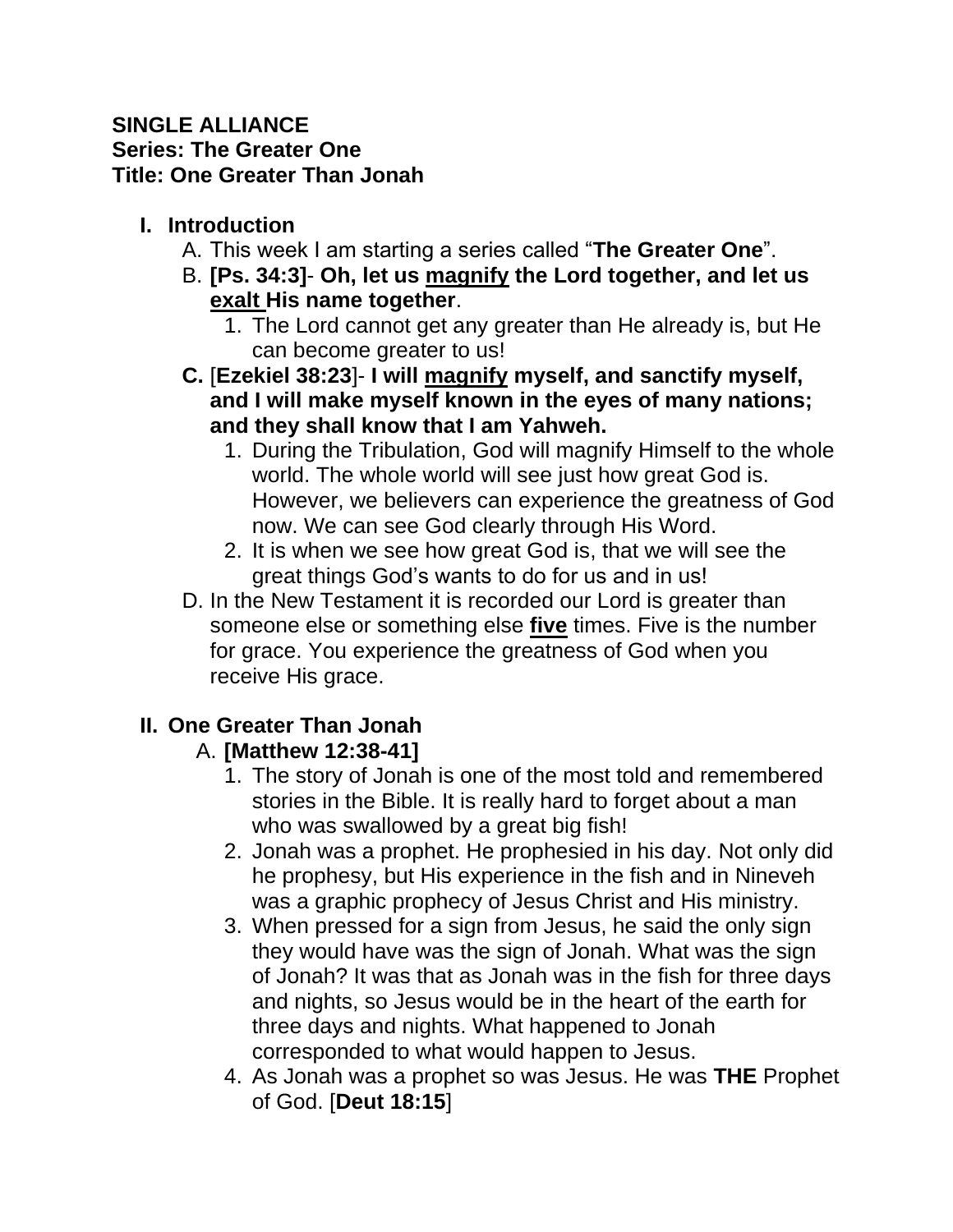- 5. After the three days in the great fish Jonah was vomited up on dry ground. This represented resurrection from the dead! After three days hell and death also vomited up the Lord Jesus Christ!
- 6. After Jonah was "resurrected" he went to the Gentiles to proclaim a message. When this preacher came to town his message consisted of only one sentence- "**Yet 40 days and Nineveh shall be overthrown**" You barely had a chance to sit down before the sermon was over! Jonah's message was of judgment and destruction.
- 7. Jonah stayed at Nineveh with a message of impending destruction for **40 days**.
- 8. After Jesus was raised from the dead He also remained for **40 days** to deliver a message. [**Acts 1:3**] However, Jesus message was greater than Jonah's message. Jonah's message for 40 days was one of impending destruction and tearing down. Jesus message for 40 days was one of impending salvation and building up! He proclaimed the good news of the grace of God.
- 9. Jonah told them that God was about to tear down the gentiles. Jesus proclaimed that he was going to build up the gentiles. [Matthew 16:18] – I will **build** my [**gentile**] church.
- 10. After the 40 days were over Jesus left and sent the Holy Spirit so the building process could begin.
- 11. The Spirit came on the day of Pentecost and brought salvation and the building up ministry with Him. The Spirit is carrying out the building ministry and message of Jesus.

## **III. The building up ministry of the Lord**

- A. How do we experience the building up ministry of Jesus today? It is no mystery. It is the same way the first disciples did. The NT believers were filled with the Spirit and spoke in tongues. You will partake of the building up ministry of the Lord when you pray in tongues on a regular basis.
- B. [**Jude 20**]- But **build up** yourselves up on your most holy faith, praying in the Holy Spirit. If we will open our mouths to pray in tongues, the Lord will **build us up**!
- C. The grace of God is sent to build you up. Grace is not just an attitude towards you. It is all the resources of God given freely to you for you to live a God honoring life. God uses the Word of